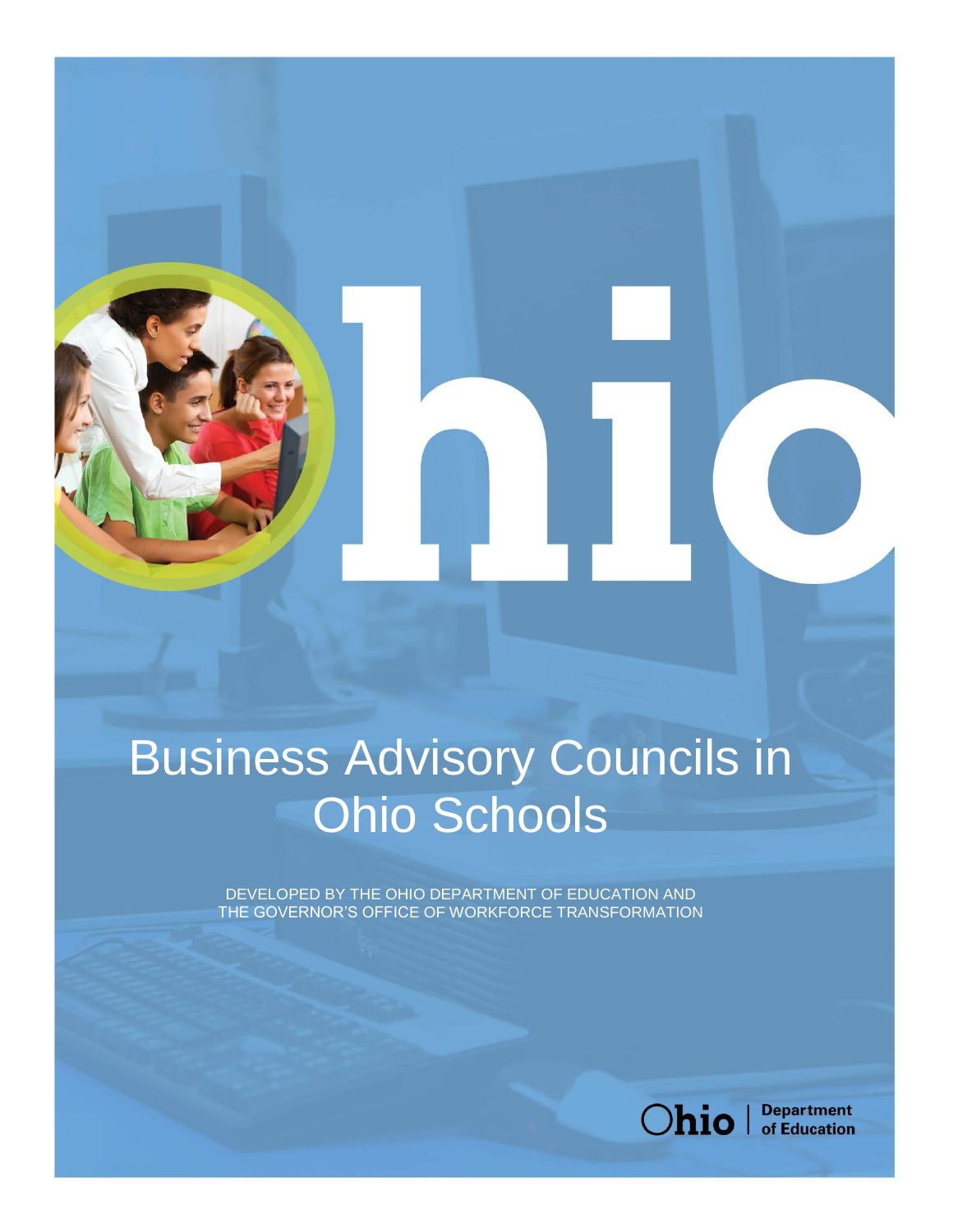# **Business Advisory Councils in Ohio Schools**

## **Foreword**

In today's economy, it is critical that Ohio schools prepare all students with the knowledge and skills they need to succeed in future learning, careers and life. Parents, educators and the business community want to prepare students for successful career paths, whether those include college degrees, industry credentials, apprenticeships, military enlistment or a combination of these.

Businesses are important partners who can help shape the educational experiences of all students in Ohio schools. Businesses can partner with schools to share news about job trends and opportunities, as well as economic changes that will affect jobs. They can play a role in district curriculum development and help create new opportunities for students, such as work-based learning experiences.

To help build relationships between businesses and schools, Ohio law (Ohio Revised Code section 3313.82) requires every school district and educational service center (ESC) to have a business advisory council. Recently, the Ohio General Assembly enacted Ohio Revised Code (ORC) section 3313.821 (as part of Am. Sub H.B. 49) which directs the superintendent of public instruction, in consultation with the governor's executive workforce board, to develop **standards for the operation of business advisory councils** established by the boards of education of school districts or the governing boards of ESCs throughout the state.

# **Duties of Business Advisory Councils**

### **PURPOSE OF A BUSINESS ADVISORY COUNCIL**

Business advisory councils foster cooperation among schools, businesses and the communities they serve. This work ensures that the work of educators aligns with the needs of businesses. This cooperation can make a local education system more aware of the local labor market; promote workbased experiences within businesses; and help students prepare for successful learning and employment opportunities.

Business advisory councils include regional business leaders who are familiar with business and industry needs. Members partner with district leaders to plan and carry out the council's work.

### **ROLES OF A BUSINESS ADVISORY COUNCIL**

- 1. To *advise* local school districts on changes in the economy and job market and the area in which future jobs are most likely to be available;
- 2. To *advocate* for the employment skills most critical to business and industry and the development of curriculum to teach these skills;
- 3. To *aid and support* local school districts by offering suggestions for developing a working relationship among businesses, labor organizations and educators.

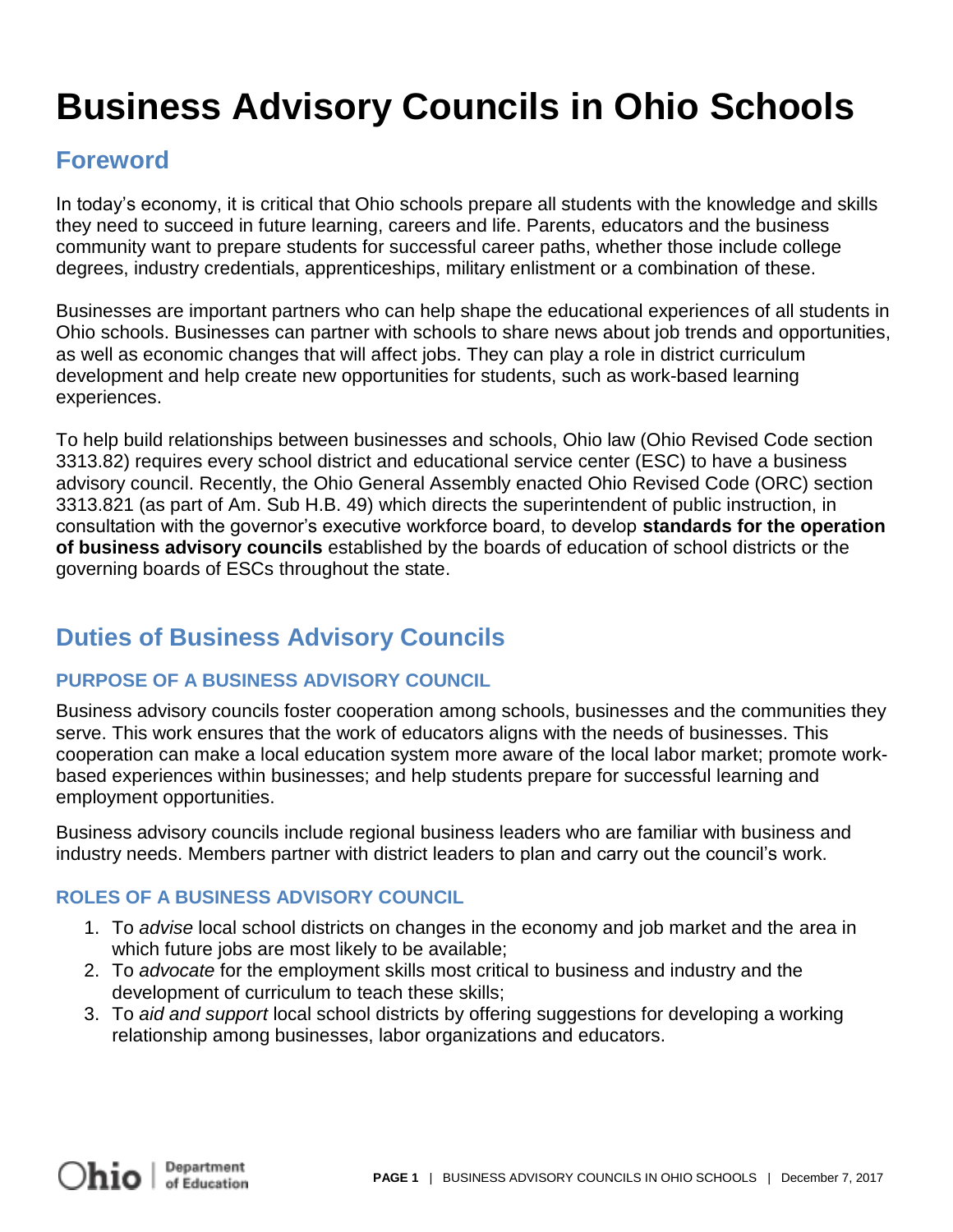# **Establishing a Business Advisory Council**

Business advisory councils can provide benefits for every Ohio school district. These councils can point out new and emerging careers; offer districts recommendations on needed knowledge, skills and competencies; advocate for effective curriculum; offer work-based learning opportunities; and make recommendations on the facilities and equipment a district needs to teach work-based skills.

Under Ohio law, each school district board of education must have a business advisory council. The law allows a district to enter an agreement with an educational service center (ESC) to have the ESC's business advisory council represent the businesses of the district. However, because students, schools and a community can enjoy many positive effects from a well-operated business advisory council, the Ohio Department of Education recommends that districts have their own councils whenever possible.

If the district chooses to use an ESC business advisory council, it should make sure members of the district's board of education receive regular updates from that council. The ESC business advisory council also should invite members of the local school district board to its meetings.

Each board of education should periodically review its decisions on a business advisory council. The review could include these questions:

- 1. Does the board have a business advisory council? If so, does the business advisory council meet the requirements of Ohio law? If not, what steps are needed to meet the requirements?
- 2. If the board does not have its own business advisory council, is there an agreement with an ESC for the center's business advisory council to serve as the district's advisory council? If so, does the board want to maintain that agreement or set up its own business advisory council?

# **Bylaws and Organization of a Business Advisory Council**

Each school district board should decide how to best form and operate its business advisory council. There is no required configuration. Some districts have small business advisory councils, while others form large groups. Still others complement the business advisory council membership with representatives from local government agencies and community organizations. Some districts choose to operate councils informally, and others will prefer a more formalized approach.

Though Ohio law does not require it, each business advisory council should consider documenting its practices in a set of bylaws. These bylaws describe the council's purpose and guide its management by outlining the council's responsibilities and limitations as well as expectations for its members. A business advisory council should draft its bylaws to meet the needs of the local district board of education and community, or the governing board of its ESC and the community encompassed by the ESC. As part of the operating process, a business advisory council should review its bylaws each year.

Bylaws are written descriptions of how a business advisory council works, although there is no specified format for these. Councils should consider these elements for inclusion in their bylaws.

- 1. Mission statement
- 2. Member appointment and terms of service

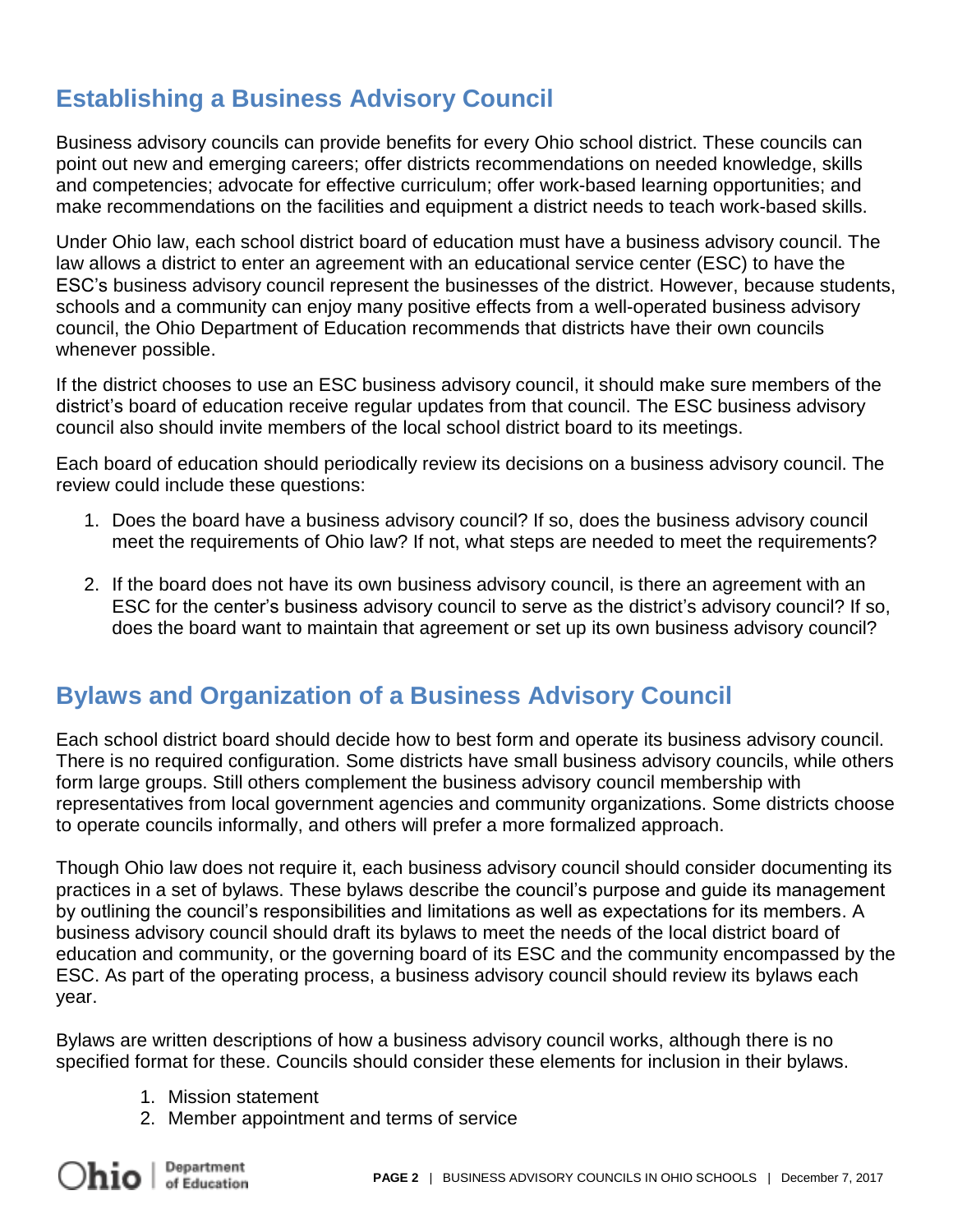- 3. Appointment of officers and responsibilities of each office
- 4. Council's meeting schedule
- 5. Process the council will use to provide public notice of all meetings
- 6. Process for taking and recording minutes of each council meeting
- 7. Procedures for appointment of council subcommittees, if applicable
- 8. Parliamentary procedure to be practiced during council meetings
- 9. Process for reporting to the board of education on a quarterly basis
- 10.Schedule for review and revision of bylaws

#### **SELECTION OF MEMBERS**

The school district board of education or governing board of an ESC must appoint the business advisory council members or authorize district administrators to appoint those members. School board or governing board members or authorized administrators can identify potential business advisory council members, or they can ask local businesses, business organizations, labor unions or other appropriate organizations to recommend members.

Business advisory council membership should cover the entire district or ESC service area. Priority for membership to the business advisory council should go to individuals who come from in-demand industries, including large and small employers in both existing and growing industries. Those who make membership decisions might consider selecting one or two representatives from each indemand industry. Other issues to consider when nominating members is their experience, availability for meetings and activities and level of interest. Members may be from:

- 1. Local or regional businesses and industries (this should be the majority of members);
- 2. Workforce development or economic development groups or organizations;
- 3. Local chambers of commerce;
- 4. Local business or industry associations;
- 5. Other organizations with unique knowledge of the local economy or business environment, such as higher education institutions;
- 6. The appointing board of education or ESC governing board (at least one member); and
- 7. School district leadership teams.

The appointing authority should duly approve the appointments and document them in a written communication to the appointee.

Those appointing members also should consider the following areas and include provisions for them in the council bylaws:

#### Conflicts of interest

The school board or ESC governing board should consider how to avoid conflicts of interest or other potential ethical concerns when selecting business advisory council members. Boards or administrators making appointments should consult with district legal counsels on how to avoid conflicts of interest.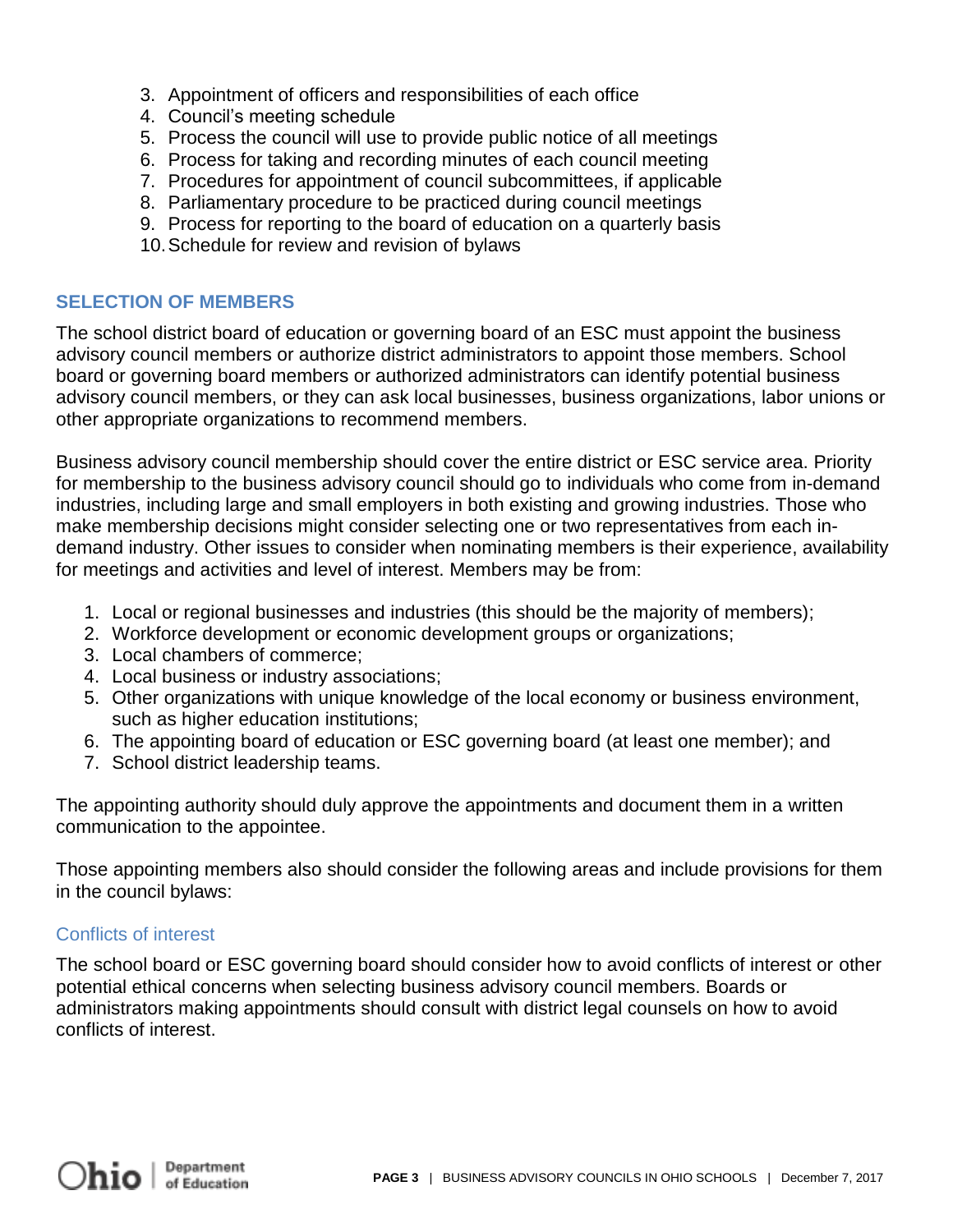#### Size of the business advisory council

Effective business advisory councils should be large enough to reflect the diversity of the community, yet small enough for effective management. Business advisory councils with fewer than five members may have a limited perspective and information on career fields. Advisory councils with 20 members or more could face challenges performing effectively.

#### Terms of service

There is no statutory requirement for member terms of service. However, boards of education or ESC governing boards should consider rotational, three-year terms, which allow for both continuity and change. They can set up a rotation of new business advisory council members by having one-third of the total membership change each year. To set up this rotation with a new business advisory council, members can draw for one-year, two-year or three-year terms, with one-third of council members being in each category. New members can be appointed as terms expire.

Boards of education or ESC governing boards should avoid appointing members to successive terms and consider at least a one-year absence before reappointment of its members. However, these considerations are dependent on the unique circumstances of the community supporting each school board or ESC governing board.

#### **OPERATING A BUSINESS ADVISORY COUNCIL**

Each business advisory council should consider the degree of formality with which it conducts its work. Here are several considerations for operating procedures:

#### District point of contact

Each school district board or administration should identify who will serve as the district's primary contact to the council. In many cases this could be the district superintendent.

#### Officers – selection and duties

Business advisory councils that prefer a formal structure might consider choosing officers to serve in leadership positions. Election of officers can take place each year. Business advisory councils should consider holding officer elections for the next school year during the last meeting of the current year. Officers, then, are more likely to be experienced members and can use the summer to plan for the next year. The business advisory council may then reserve the first meeting of the year for orienting new members and building its plan for the coming academic year.

The various roles adopted by each business advisory council will vary based on unique circumstances, such as size, available participants and community interest. Officers could include roles such as chairperson, vice chairperson and secretary.

#### Sunshine laws

Ohio's public records and open meetings laws, collectively known as the "Sunshine Laws," give Ohioans access to government meetings and records. Business advisory councils are public bodies and are subject to both Ohio public records law and the open meetings laws. Districts should consult with their legal counsel for training and guidance on both the Ohio public records law and open meetings laws. Districts also should seek appropriate ethics training for members of the business advisory council.

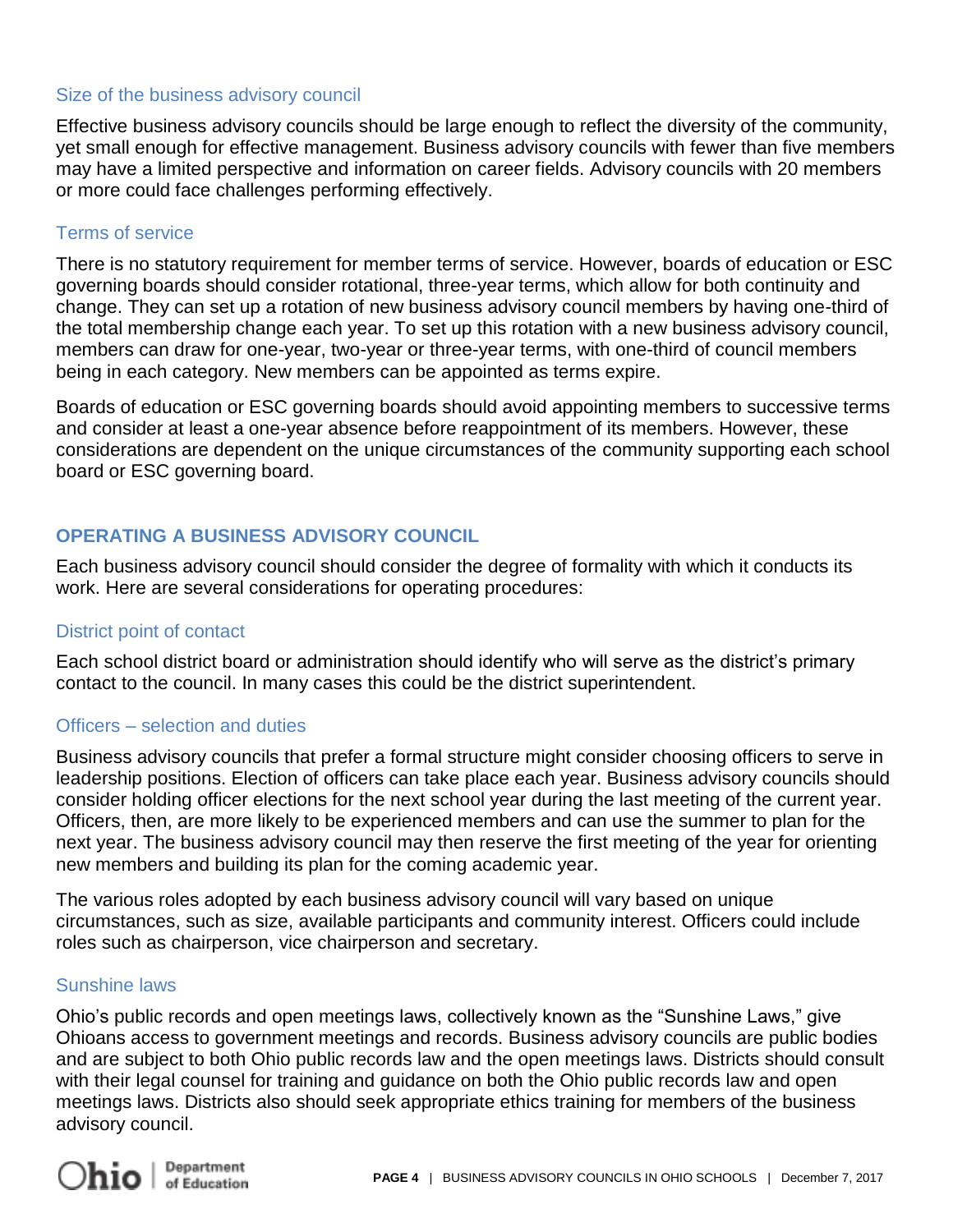#### Orientation for members

New members should receive training on their roles on the business advisory council as well as how Ohio's ethics laws and "Sunshine Laws" work. New members should have access to current information on curriculum offered by the district or ESC region. Here are ways districts and ESCs can help council members become fully informed:

- 1. Review Ohio's Learning Standards;
- 2. Facilitate interviews and discussions with teachers;
- 3. Offer tours of school facilities;
- 4. Review curriculum materials; and
- 5. Offer opportunities to talk with students and parents.

#### Council Activity

The district contact, working with the officers of the business advisory council, should decide the manner in which meetings are conducted, the way decisions are recorded, the process for developing the required plan and joint statement, and other activities of the business advisory council.

#### Frequency of meetings

Ohio law requires each business advisory council to meet at least once per quarter.

#### **Subcommittees**

Each business advisory council may create subcommittees to facilitate the council's work. Subcommittees are a subdivision of the larger business advisory council, created to work on specific issues or activities. When a subcommittee's work is completed, it should report to the full business advisory council. Business advisory councils should consider how these processes will work when writing their bylaws.

#### Amendment of bylaws

From time to time, business advisory councils may need to change their bylaws. When writing bylaws for the first time, business advisory council members should identify a process by which they can later amend the bylaws.

### **Developing a Business Advisory Council Plan**

State law requires each business advisory council to work with its board of education or ESC governing board to develop a written plan. The plan should be revised and updated annually. At minimum, the plan must address how the business advisory council will make recommendations to the board of education or ESC governing board on these items:

- 1. Delineating employment skills and developing curriculum to instill these skills.
- 2. Changes in the economy and job market, and the types of employment in which future jobs are most likely to be available.
- 3. Developing a working relationship among business, labor and education personnel.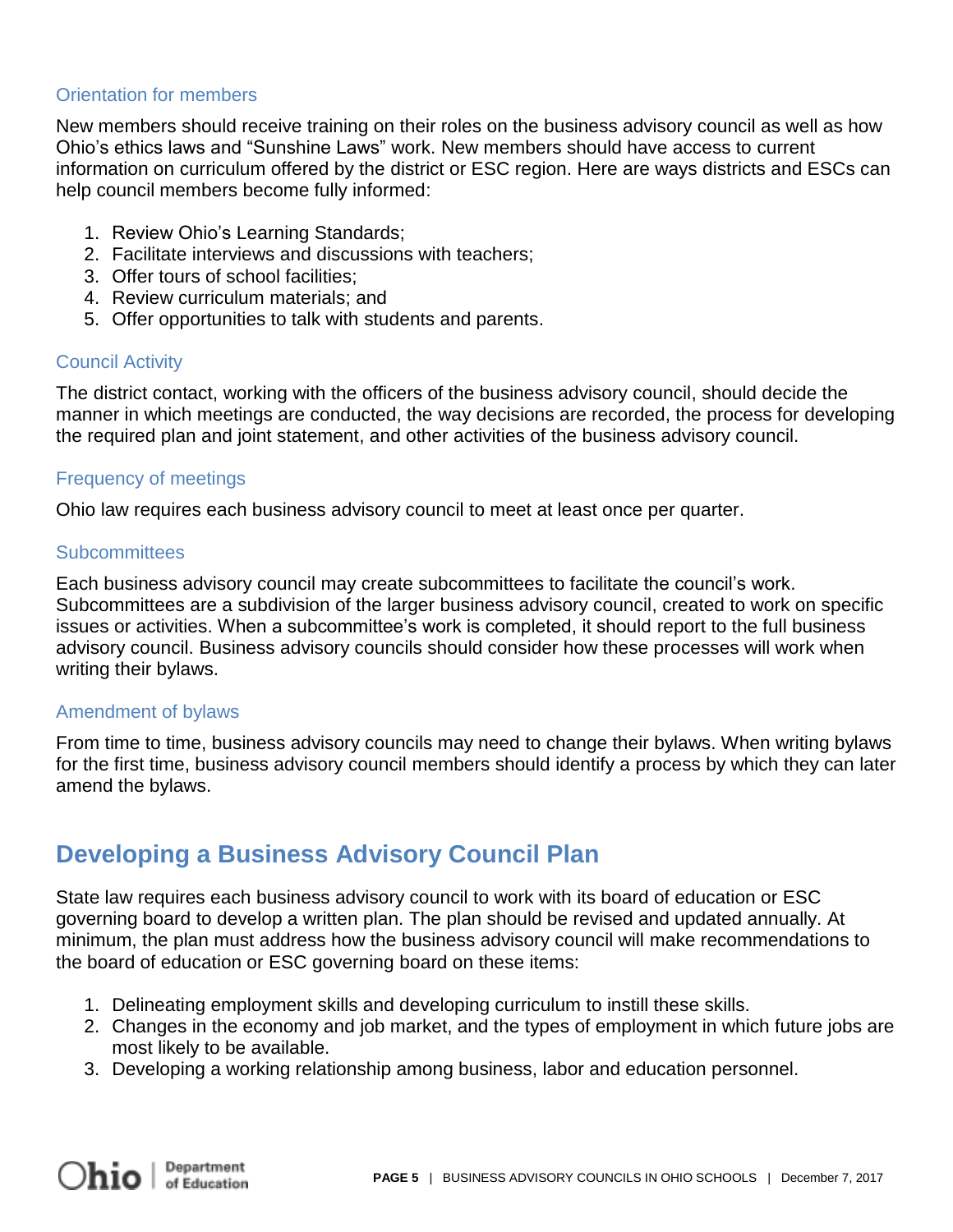State law does not identify specific events, activities or programs required to meet those objectives. However, the Ohio Department of Education encourages business advisory councils to consider incorporating these elements into their plans:

- 1. The schedule of required joint meetings of the school board and the business advisory council for the year. (State law requires meetings between the council and the board at least quarterly.)
- 2. A schedule, as determined appropriate, of additional meetings of the business advisory council or of council subcommittees.
- 3. Data analysis or other information that describes changes in the economy and job market and the types of employment in which future jobs are most likely to be available. Data may also focus on student skills or deficiencies and other information that informs the plan.
- 4. A needs assessment, based on data analysis, that identifies business community needs as well as students' educational needs. The latter includes the academic, nonacademic, and employment skills and knowledge students must have to succeed in higher education and careers. Needs might include such things as improving awareness of job opportunities, and improving certain skills among students.
- 5. A schedule and description of events, activities or programs conducted by the business advisory council to address the identified business or student needs. While the law does not prescribe specific events, activities or programs may include:
	- **Job Fairs or Conferences:** A gathering of business representatives and employees in a location that allows students and families to learn about business activities and job opportunities in the school district or region.
	- **Job Shadowing:** Organized opportunities through which students can shadow employees of businesses to understand the nature of the business and job.
	- **Internships, cooperative training, work-based learning opportunities or employment for students:** Organized opportunities through which students perform work over an extended time in a business setting to fully understand the nature of a job and how to do it. This can include unpaid as well as paid work; including full-time, parttime or summer employment.
	- **Mentoring and tutoring programs for students:** Programs through which employers provide opportunities for employees to serve as mentors and tutors to students, helping improve academic skills as well as social, emotional, and workplace and employability skills.
	- **Career Counseling and Exploration:** This can include helping students learn to use the **OhioMeansJobs** suite of tools and services. It could also include other career exploration activities or training for district employees on career counseling strategies.
	- **Promoting student commitment to being drug free.** This could include activities that raise awareness for students not only about the dangers of drug and alcohol use, but also how the use of drugs and alcohol negatively impacts workplace safety and productivity. Focus on how the commitment to remain drug free is a win-win situation for both employers and employees. If possible, provide examples to illustrate the point.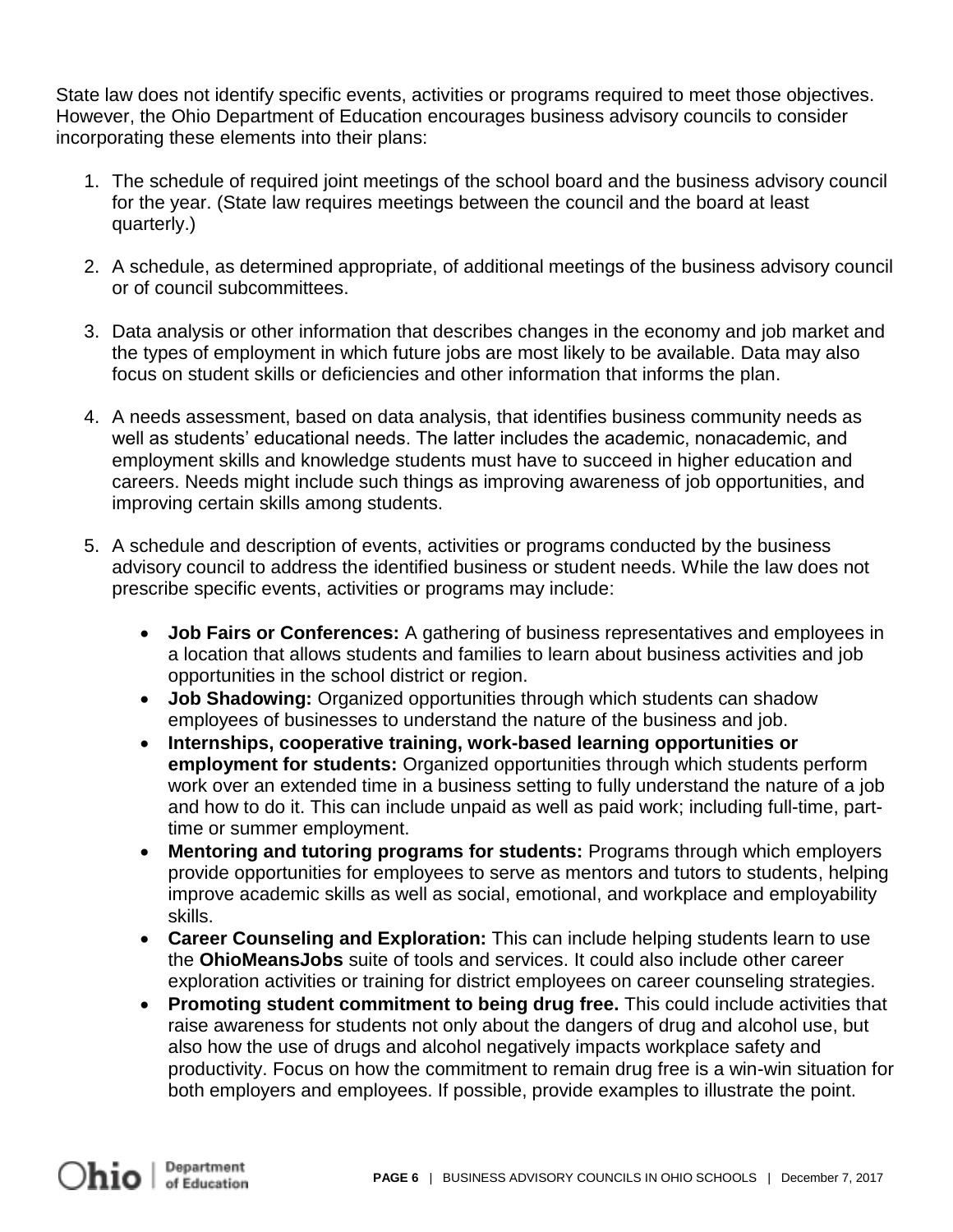- **Promoting the use of the OhioMeansJobs Readiness Seal.** This could include activities that raise awareness by employers and students of the seal and help students gain and demonstrate competencies included as part of the seal. It could also include training for employers on how to rate students on the various competencies required for the seal.
- **Informing curriculum design and development:** This could include any of the following:
	- Reviewing curriculum materials for technical content accuracy
	- Identifying knowledge or skill competency levels and performance standards in both technical and academic courses
	- Helping the district obtain instructional materials
	- **E** Identifying employability skills
	- Donating or otherwise helping the district acquire equipment or facilities for specialized training needs
	- Encouraging and promoting secondary and postsecondary connections
	- Recommending technical resource personnel
	- Using OhioMeansJobs K-12 to show desired employability skills for in-demand jobs
	- Supporting a school's application for STEM designation
	- Offering recommendations to implement career pathways
- **Engaging educators:** This could include activities that provide teachers and other district personnel with information and experiences relative to the businesses in the community. It could include activities like teacher externships and other learning opportunities for educators.
- 6. **Publicizing and communicating local economy and job information:** This would include activities designed to inform students, educators and the community about changes to the local economy and which jobs will be most in demand. Activities could include:
	- Developing and implementing a local marketing plan for in-demand careers
	- Arranging for meetings between chambers of commerce or business roundtables to discuss economic development in the area
	- Preparing and sharing reports and information on employment trends from the U.S. and Ohio Bureau of Labor Statistics
	- Inviting representatives from postsecondary and the workforce development community to meetings to discuss the future of jobs in the area
	- Using OhioMeansJobs K-12 to show in-demand jobs both throughout Ohio and in the local community
- 7. **Fostering collaboration, beyond the Council, among business, labor and education personnel.** Activities could include:
	- Broadly engaging local businesses to support the community's education system and participate in activities specified in the plan
	- Soliciting input from businesses on the work of the business advisory council